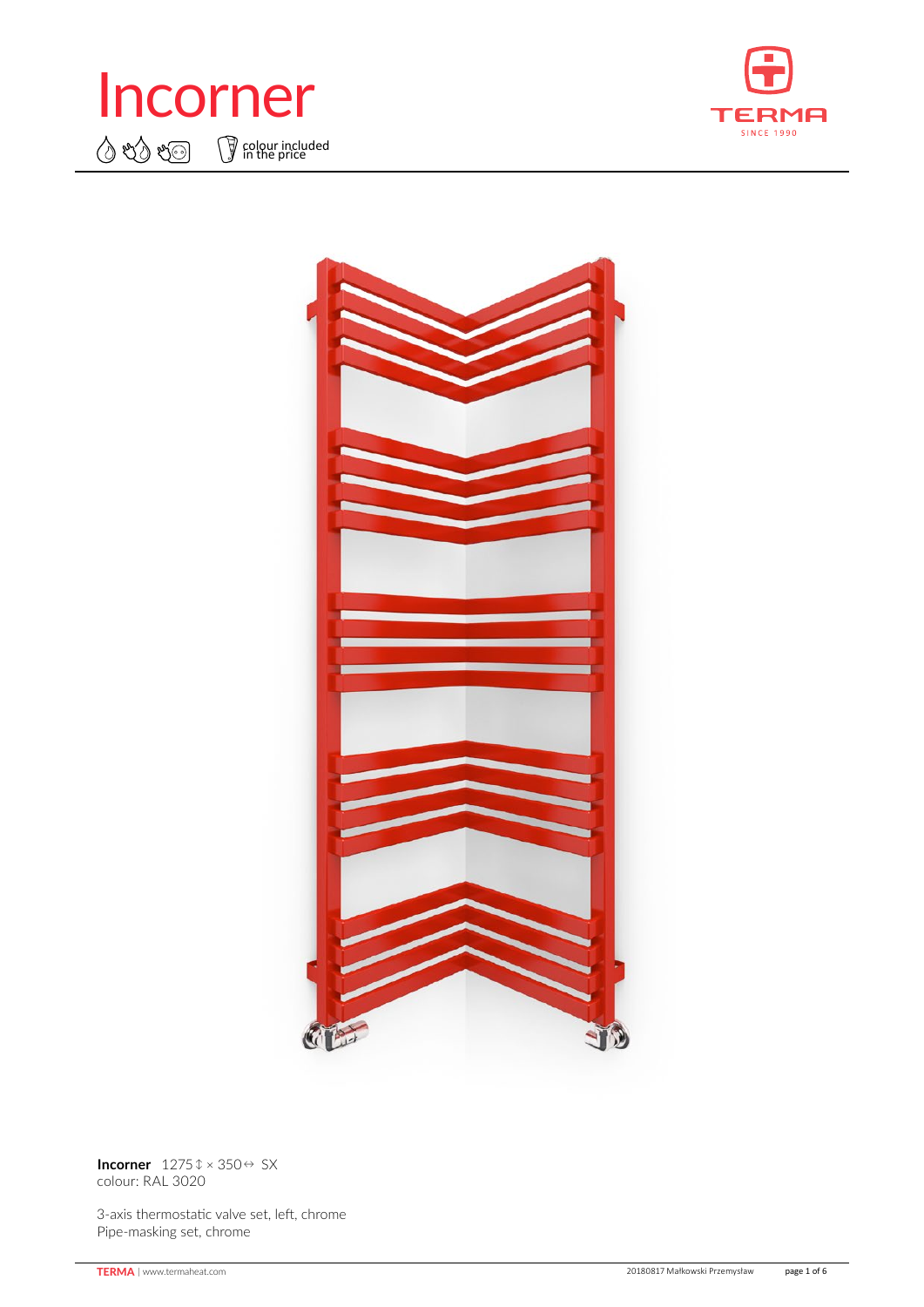![](_page_1_Picture_0.jpeg)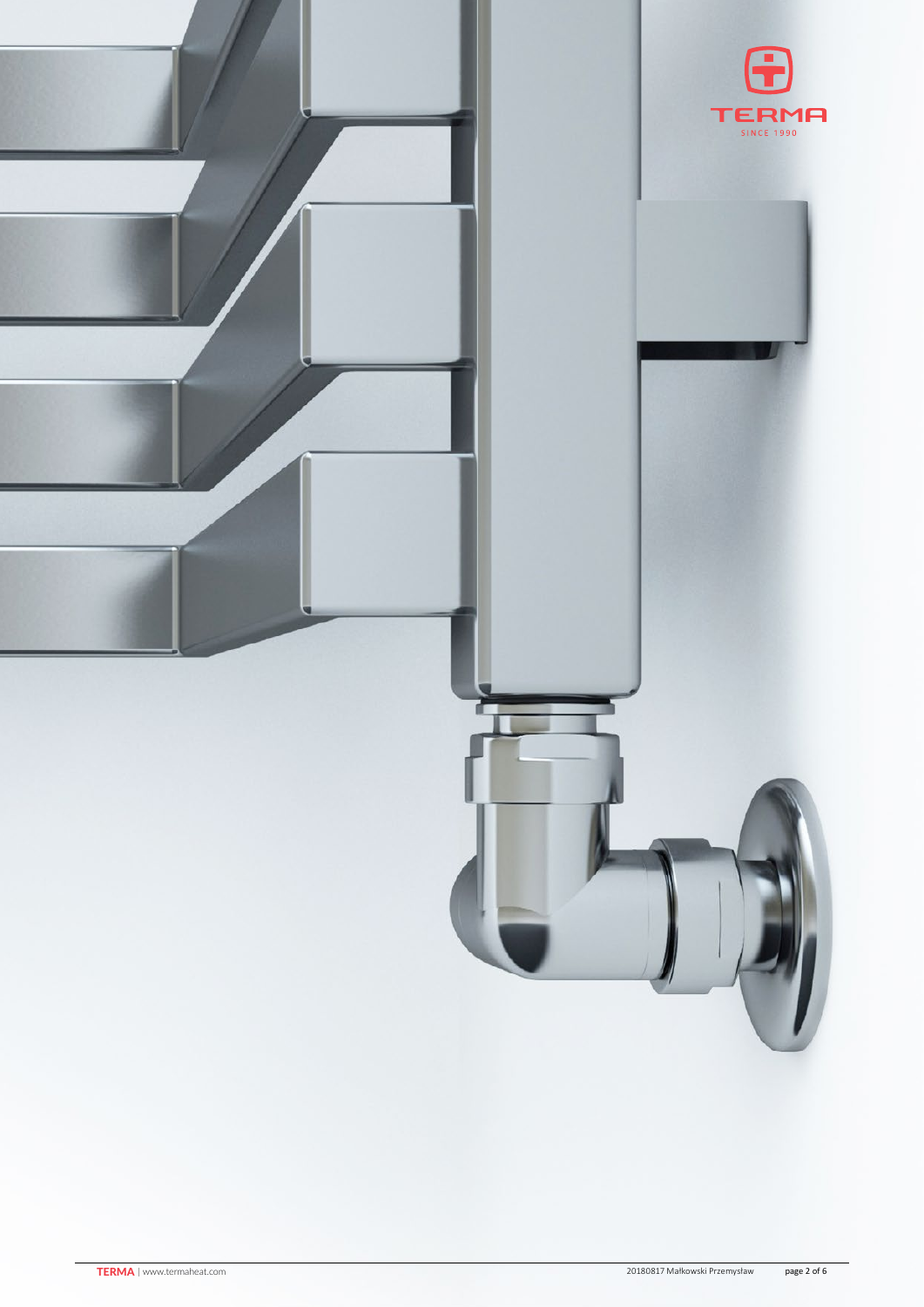![](_page_2_Picture_0.jpeg)

![](_page_2_Picture_1.jpeg)

Design: *Krzysztof Kotłowski*

# Standard connection:

A ↕ 465÷1545:

![](_page_2_Picture_5.jpeg)

A ↕ 735÷1545

![](_page_2_Picture_7.jpeg)

Electric radiators:

![](_page_2_Picture_9.jpeg)

#### Available sizes:

![](_page_2_Figure_11.jpeg)

![](_page_2_Figure_12.jpeg)

![](_page_2_Figure_13.jpeg)

![](_page_2_Figure_14.jpeg)

Optional connection:

 $\begin{bmatrix} LX & LB \\ 0 & 0 \end{bmatrix}$   $\begin{bmatrix} PX \\ 0 \end{bmatrix}$   $\begin{bmatrix} P1 \\ 0 \end{bmatrix}$   $\begin{bmatrix} 01 \\ 0 \end{bmatrix}$   $\begin{bmatrix} 08 \\ 0 \end{bmatrix}$ 

A ↕ 465÷1545:

A ↕ 735÷1545

 $\frac{1}{2}$  58 58 59  $\frac{1}{2}$  59  $\frac{1}{2}$  51  $\frac{1}{2}$ 

![](_page_2_Figure_15.jpeg)

## Specification:

Working pressure: 1000 kPa Maximum operating temperature: 95°C

| Α¢<br>[mm] | $B \leftrightarrow$<br>[mm] | C2<br>[mm] | 75 65 20°c<br><b>M</b> | 554520°C<br><b>M</b> | ☺<br><b>M</b> | [mm] | [mm] | [mm] | $\mathrm{Idm}^3$ | [kg]  | Product code<br>Configuration code p. 6 |
|------------|-----------------------------|------------|------------------------|----------------------|---------------|------|------|------|------------------|-------|-----------------------------------------|
| 465        | 350                         | 365        | 284                    | 153                  | 300           | 365  | 315  | 76   | 1.53             | 5,37  | <b>WGQIN046035</b>                      |
| 735        | 350                         | 365        | 415                    | 223                  | 400           | 365  | 585  | 76   | 2,34             | 8.16  | <b>WGQIN073035</b>                      |
| 1005       | 350                         | 365        | 546                    | 293                  | 600           | 365  | 855  | 76   | 3.16             | 10.94 | WGQIN100035                             |
| 1275       | 350                         | 365        | 677                    | 363                  | 800           | 365  | 1125 | 76   | 3.98             | 13.73 | WGOIN127035                             |
| 1545       | 350                         | 365        | 808                    | 433                  | 800           | 365  | 1395 | 76   | 4,80             | 16,52 | WGQIN154035                             |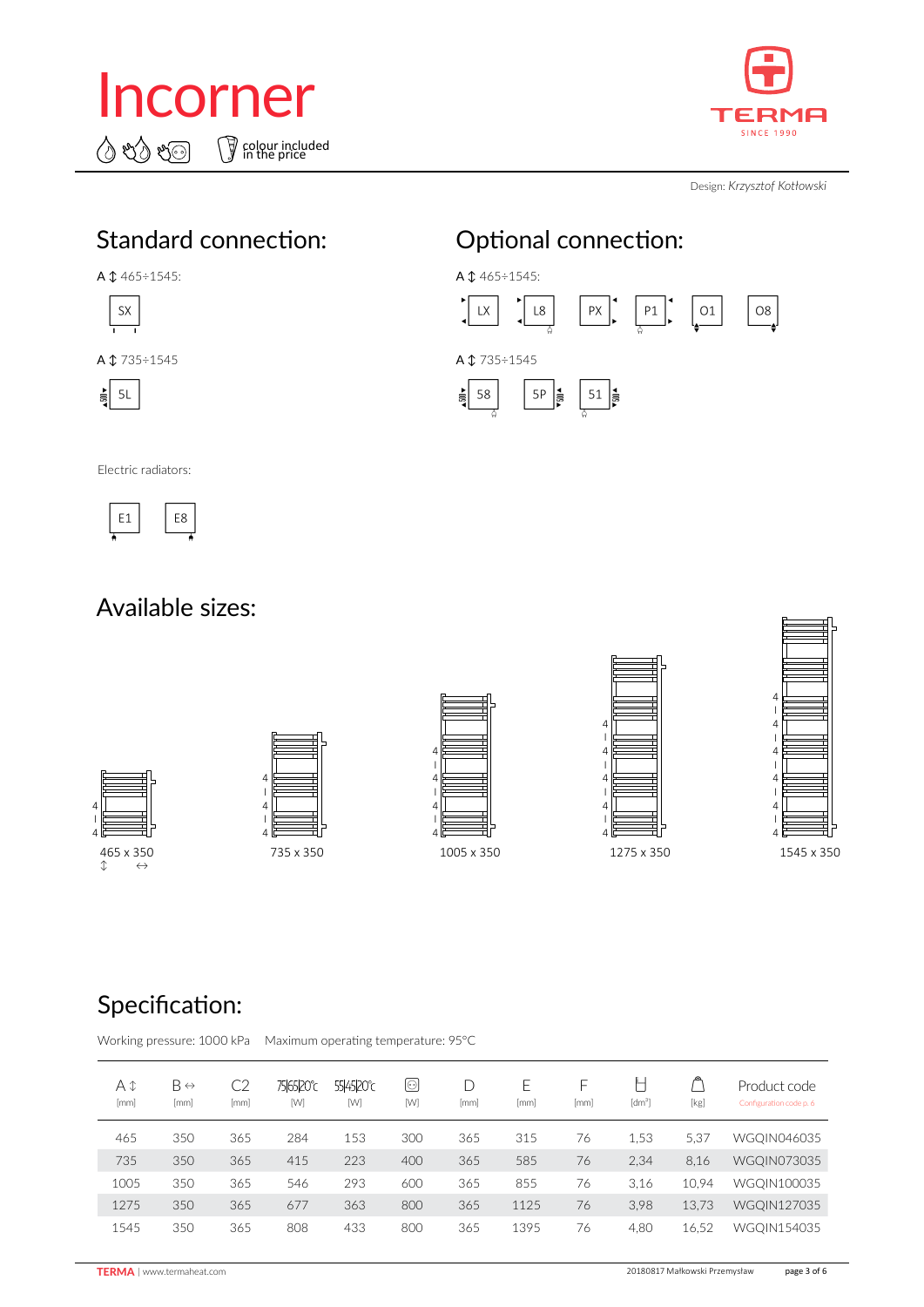![](_page_3_Picture_0.jpeg)

![](_page_3_Picture_1.jpeg)

## Technical drawing:

![](_page_3_Figure_3.jpeg)

A — Height B — Width C1-C5 — Distance between pipe centres D — Horizontal distance between mounting bracket centres 20 45 E - Vertical distance between mounting brackets F - Distance between a mounting bracket and the bottom of the radiator

![](_page_3_Figure_5.jpeg)

![](_page_3_Figure_6.jpeg)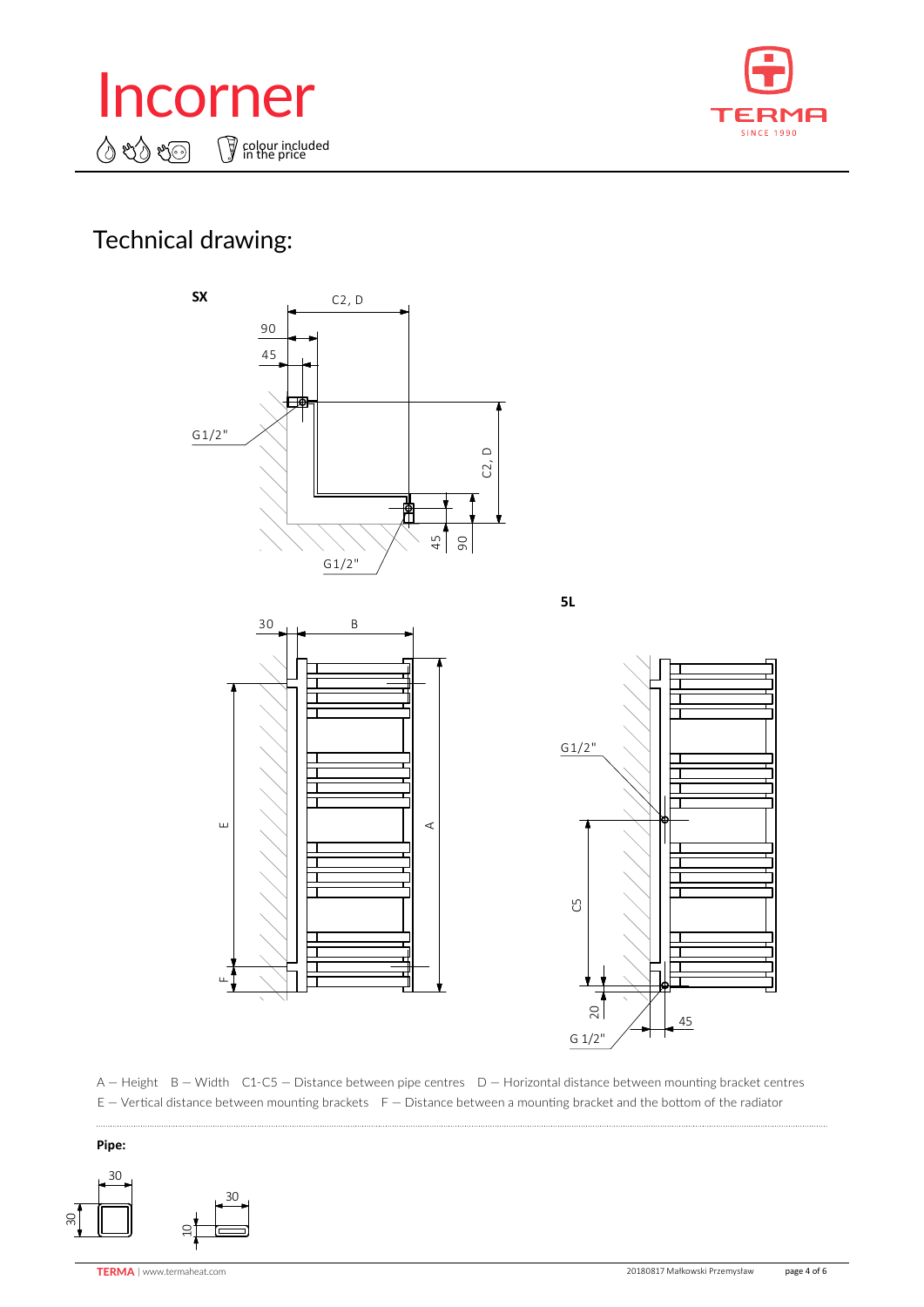![](_page_4_Picture_0.jpeg)

![](_page_4_Picture_1.jpeg)

In the table with technical data, the last column lists product codes. When placing an order, please remember to quote the product code followed by the configuration code as shown in the diagram below:

#### The construction of a water and dual fuel radiator product and configuration code:

WGQIN046035

PRODUCT CODE (located in the table for the product)

CONFIGURATION CODE (supplemented by hand)

K916SX

Example Configuration

![](_page_4_Picture_8.jpeg)

## Construction of electric heater configuration code:

#### WLQIN046035

K916E2DRYM

PRODUCT CODE (located in the table for the product) CONFIGURATION CODE (supplemented by hand)

#### Example Configuration

![](_page_4_Figure_15.jpeg)

Package code *K - carton box* Colour code Connection code Heating element code Type of heating element cable code

#### Epoxy primer

**E** – Code of epoxy primer is an extra processes.

WGQIN046035 K916SX E-*Extra processes or additions code*